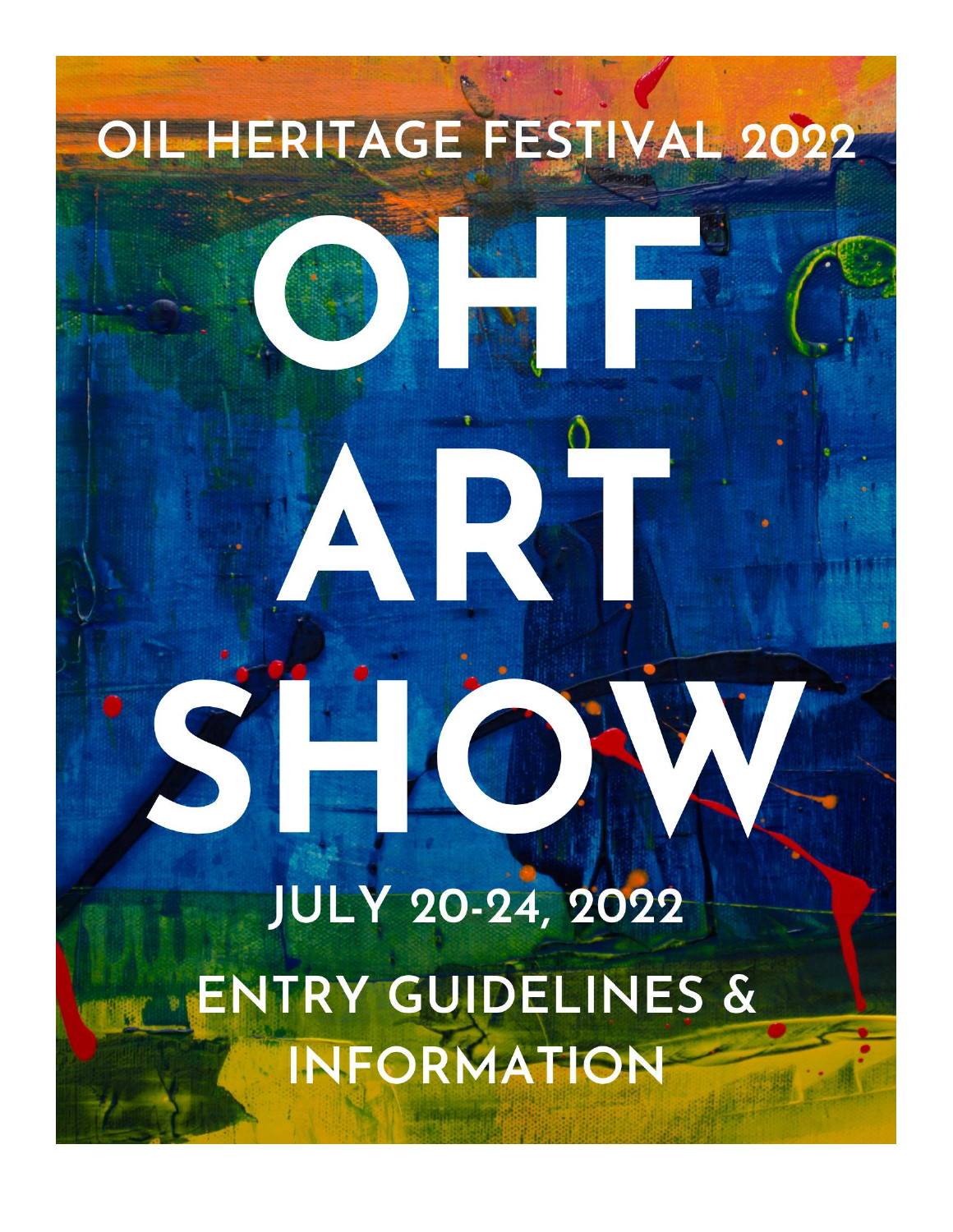# **2022 OIL HERITAGE FESTIVAL ART SHOW**

Wednesday, July 20<sup>th</sup>-Sunday, July 24<sup>th</sup>

ARTS Oil City and the Oil City Arts Council are excited to announce that the Oil Heritage Festival Art Show will be returning in 2022! The show will take place during Oil Heritage Festival in downtown Oil City, at the following locations:

> National Transit Building · 206 Seneca Street National Transit Annex · 210 Seneca Street 42 Seneca Street

Participants are also invited to an Artist Reception for the show, which will be held simultaneously at all three locations on Wednesday, July 20<sup>th</sup>, from 6:00-9:00p. These events are free and open to the public.

# **· NO PRE-REGISTRATION NECESSARY ·**

**There will be NO ENTRY FEE to participate in the 2022 OHF Art Show at any level. Entrants are permitted to enter up to three works across any category.**

**The 2022 Oil Heritage Festival Art Show will be professionally judged, and there will be 1st, 2nd & 3rd prize ribbons awarded within each Category and Division, as well as Honorable Mentions, People's Choice and Best in Show. We heartily thank our sponsors for allowing us to provide prize ribbons and judges for the event.**

## **SHOW SCHEDULE**

Wednesday, July 20 · 6:00p-9:00p · OPENING RECEPTION Thursday, July  $21 \cdot 12:00p-4:00p$ Friday, July 22 · 12:00p-6:00p Saturday, July 23 · 12:00p-6:00p Sunday, July 24 · 12:00p-4:00p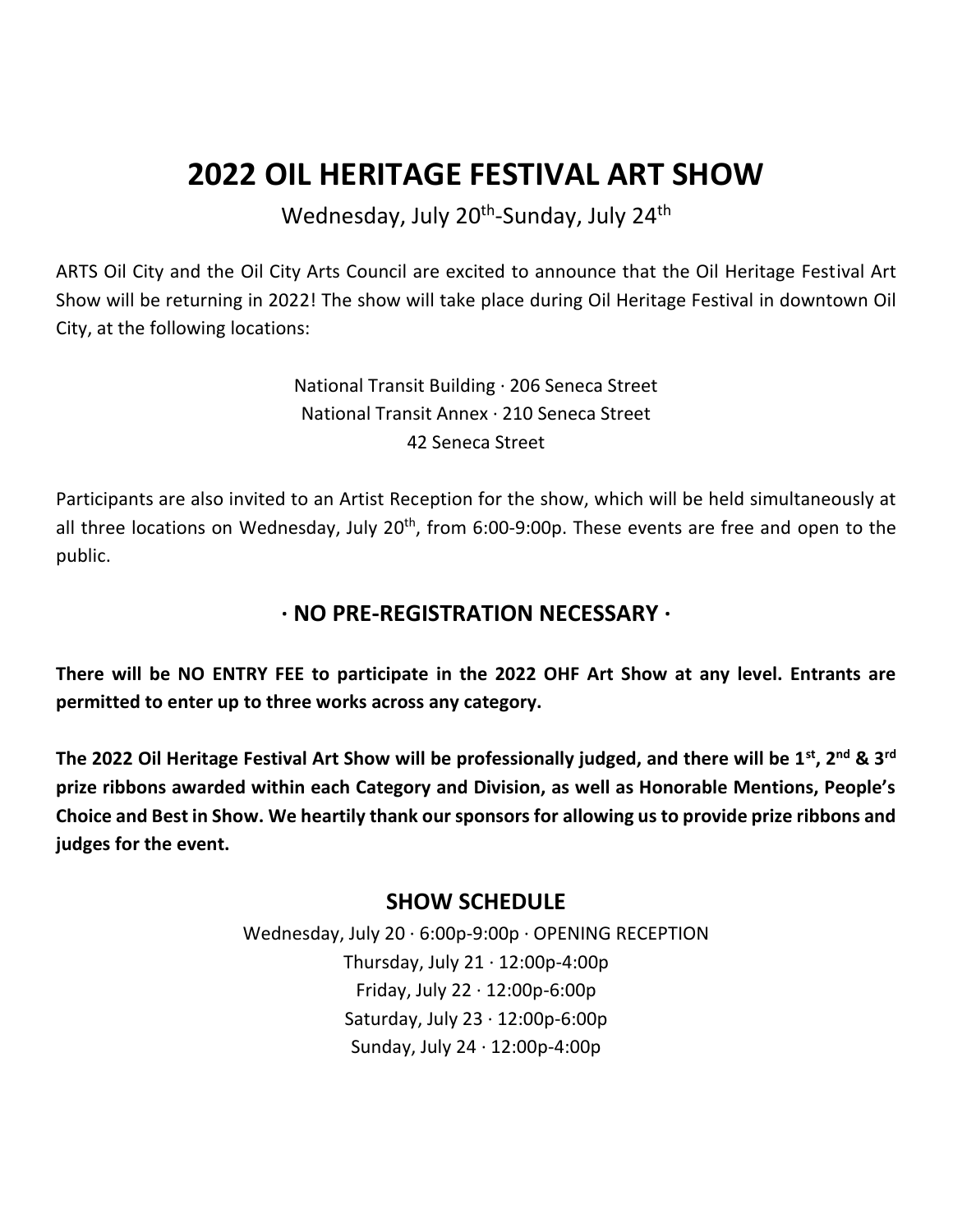## **DIVISIONS**

Adult · Professional Adult · Amateur Young Adult · Ages 13-17 Child · Age 12 and under

Professional is defined as any person who works full- or part-time producing artwork; has exhibited and/or sold their artwork in a professional setting; teaches or has taught art in any way, either professionally or on a volunteer basis; or has received awards or recognition in an previous juried or non-juried art exhibit.

#### **CATEGORIES**

Watercolors & Pastels Oils & Acrylics Three-Dimensional Arts Graphics & Mixed Media Fiber Arts Photography (includes color, black & white, and/or digitally enhanced)

Categories for entered work will be determined by OHF Art Show staff at the time of artwork delivery.

# **DELIVERY OF ARTWORK (BEFORE THE SHOW)**

**In order to enter your work in the 2022 OHF Art Show, work must be taken to the NEW DROP OFF LOCATION at the Great Room in the National Transit Building, 206 Seneca Street, Oil City, on Sunday, July 10.** The drop site will be attended and open from 9:00a-7:00p on this day. If entrants would like to participate in the show but are unable to drop their work on this date, please email kbailey@oilregion.org or call (814) 677-3152 x101 in advance and we will do our best to make alternate arrangements.

#### \*\*\* **NOTE: NO ENTRIES WILL BE ACCEPTED AFTER 7:00P ON SUNDAY, JULY 10 \*\*\***

Registration will also take place at the Art Drop location. Participants will be required to sign a short form acknowledging release of liability and that they accept the rules of the exhibit.

# **PICK-UP OF ARTWORK (AFTER THE SHOW)**

There will be two days on which pick-up of artwork will be available – Sunday, July 24<sup>th</sup> from 4:30-7:00p, and Monday, July 25<sup>th</sup> from 9:00a-12:00p. Artwork will be picked up from the location at which it was displayed in the show.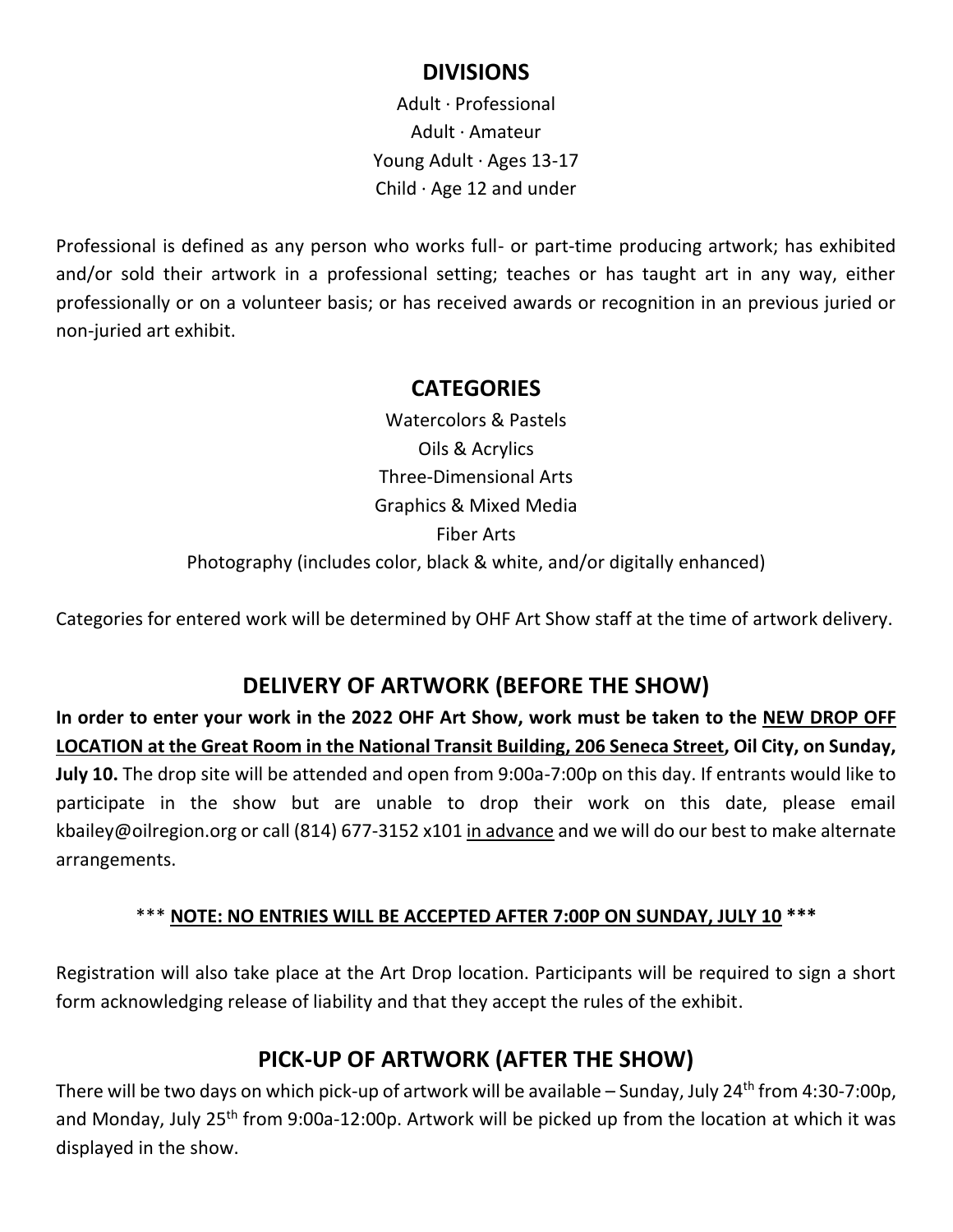# **SHOW LOCATIONS**

Adult Art Show (excluding Photography) · National Transit Building Children & Young Adult Arts Show (excluding Photography) · National Transit Annex All Ages Photography Show · 42 Seneca Street

# **ARTWORK SALES**

Adult participants (18+) are permitted to list their work for sale through the Oil Heritage Festival Art Show. A 10% commission will be collected on all sales. Your price should reflect this amount if you elect to place your artwork for sale. Please note: Sold artwork will remain in the show until closing. Artists will receive payment for sold work by mail following the show. Please allow 6-8 weeks for processing to receive these funds. Show coordinators and sponsors are not responsible for checks after they have been mailed.

If participants in the children and young adult divisions wish to sell their work, Art Show staff will collect the appropriate contact information to facilitate these sales privately.

# **GENERAL RULES**

- 1. Artwork must be original (no kits or models).
- 2. Previous prize-winning entries in the Oil Heritage Festival Art Show are not permitted.
- 3. Entries will not be accepted after the date of July 10, 2022.
- 4. Two-dimensional artwork must be framed and wired or otherwise prepared for installation upon delivery. Improperly prepared artwork will not be accepted.
- 5. All entries must include completed labels for the back or bottom of each piece. These labels will be provided at the registration point upon drop-off.
- 6. A release must be signed at the time and location of art delivery.
- 7. The submission of artwork constitutes the artist's permission for general publicity.
- 8. Show coordinators reserve the right refuse any and all entries. ARTS Oil City and the Oil City Arts Council reserve the right to make changes to this show at any time.
- 9. Once artwork entries are submitted and accepted, they cannot be exchanged for other work.
- 10.The judges and/or show coordinators reserve the right to move any work into a different category based on piece.
- 11.Judges' decisions are final.